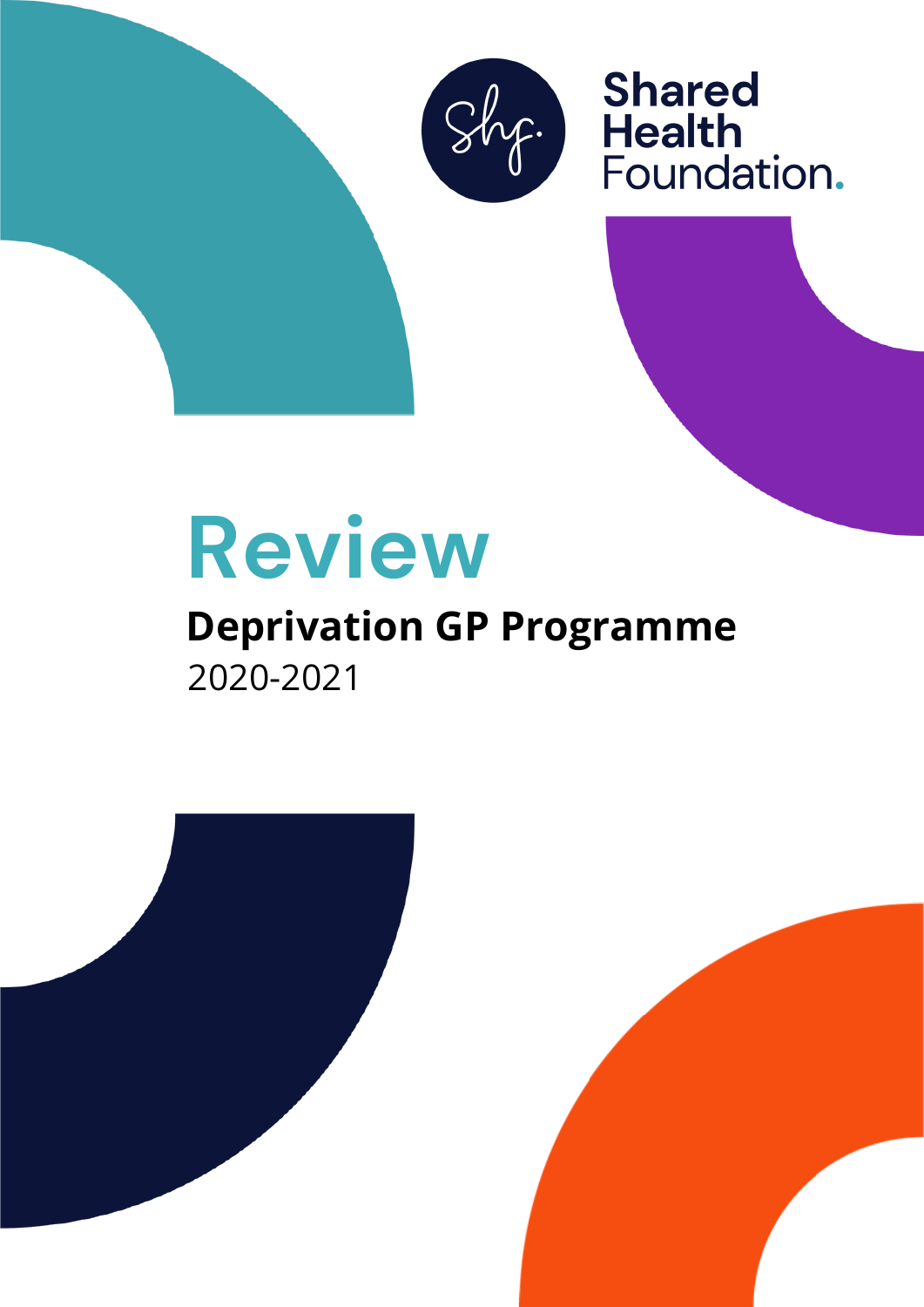### Greater Manchester Deprivation GP Speciality Training Programme, August 20-21

The Greater Manchester Deprivation GPST Programme is a three-year scheme which prepares GPs to work in disadvantaged communities, where health outcomes are often poorest, the availability of good quality healthcare is limited and burnout of doctors is common.

Tudor Hart's observation of an Inverse Care Law (1) – "The availability of good medical care tends to vary inversely with the need for it in the population served" – persists today; disadvantaged areas in the UK have a scarcity of GPs, and numbers are shrinking (2). In parallel, there are fewer training practices in disadvantaged areas; this inverse training law means fewer GPs are training in this rich learning environment (3).

The GP training programme aims to reduce the Inverse Care Law in Greater Manchester. Below are the aims of the programme which guide its activities towards reducing health inequity. This report will describe how the program has developed over the last year and what we plan to do over the next year to work towards each of these aims.

#### **Theory of Change**

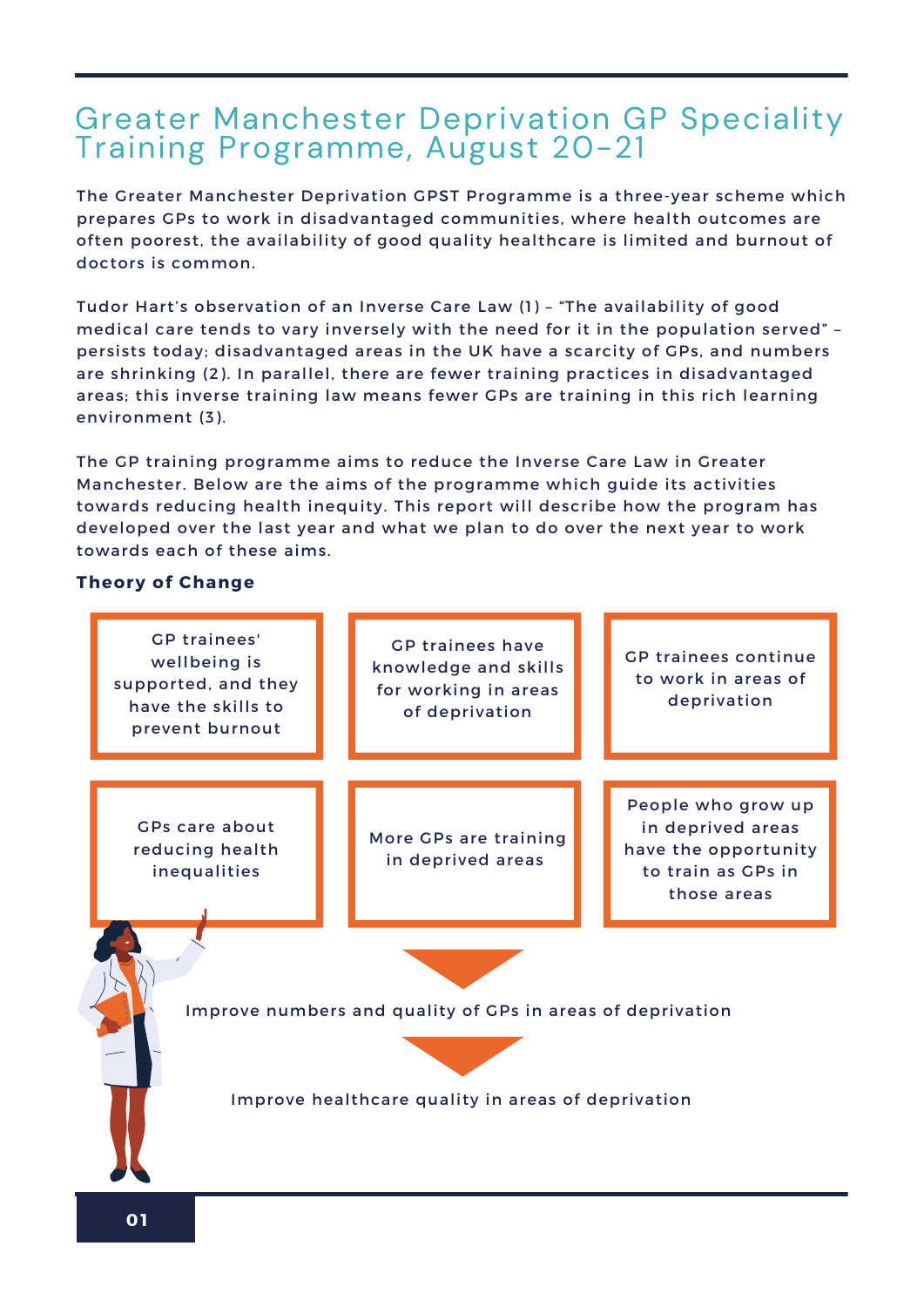## GP trainees' wellbeing is supported, and they have the skills to prevent burnout 1

#### **Subjective Wellbeing**

Fig. 1. shows retrospective wellbeing for the year August 20-21 in five areas. A greater percentage of current trainees reported their life balance, stress management, self-esteem and coping strategies as 'fairly good' or 'very good' compared to those about to start. All trainees and prospective trainees described their ability to form positive relationships at work as 'fairly good or 'very good'.



**Figure 1. Self-rated wellbeing and resilience.** Trainees (n=13) and prospective trainees (n=7) were asked to rate their wellbeing in five areas. They rated retrospectively for August 20-21.

#### **Wellbeing Teaching**

Trainees benefitted from one half-day and one full-day wellbeing session led by wellbeing practitioners. In the first session, trainees were taught about resilience and the Five Ways to Wellbeing (4). Fig. 2. shows improvements in trainees selfrated understanding of wellbeing before and after teaching. Trainees reported that they benefited from increased personal awareness and a reminder to take notice of their feelings and environment. Trainees felt they learnt ways to cope with anxiety and the importance of having small strategies in place to maintain wellbeing and prevent burnout. Trainees did not suggest any improvements to the session but did suggest they would benefit from a few similar sessions a year.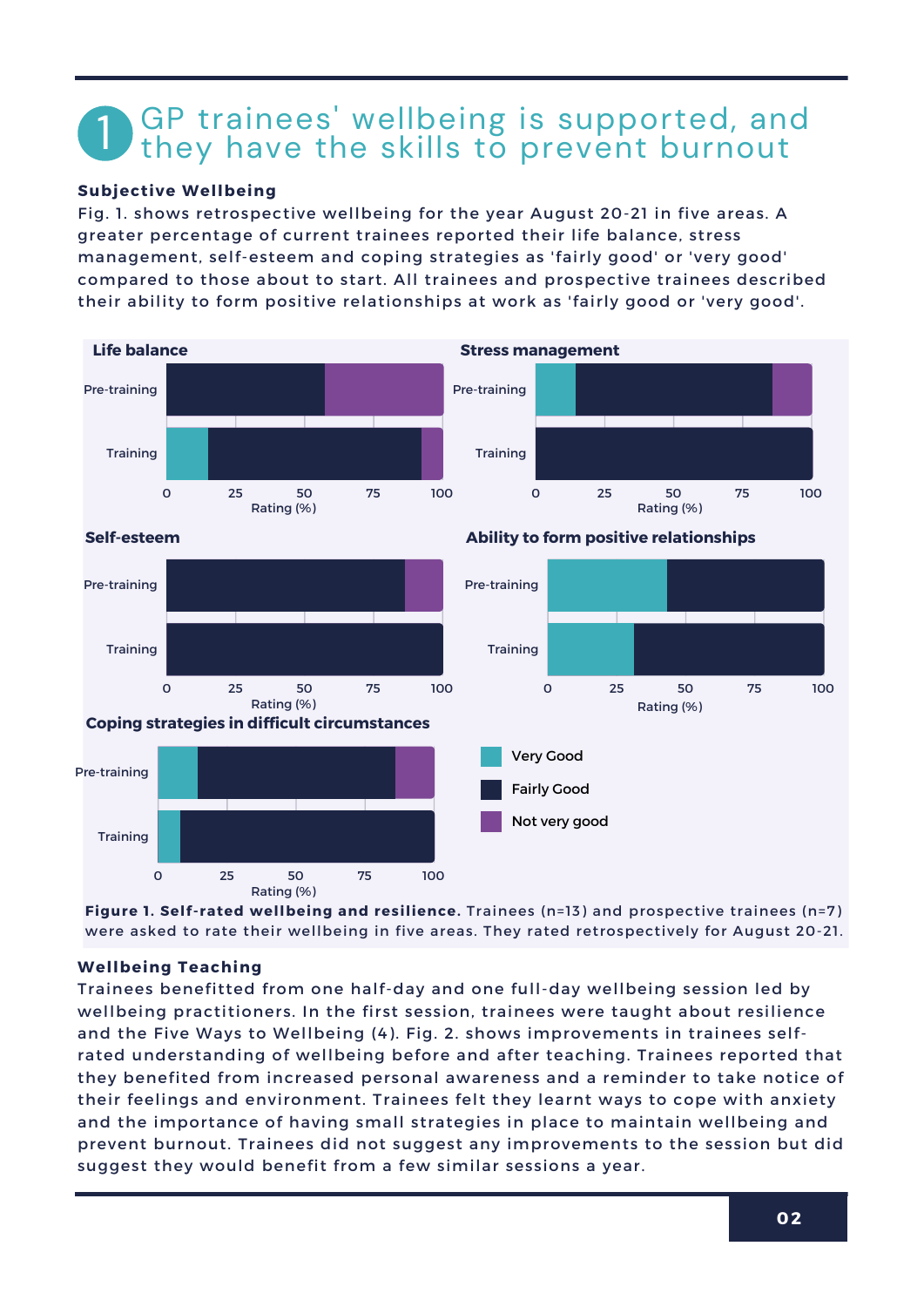

**Figure 2. Self-rated understanding and skills related to wellbeing pre- and postteaching.** Trainees (n=10) rated using anonymous questionnaires. \*1 no understanding-10 full understanding.

#### **Impact of regular teaching on wellbeing**

Trainees viewed weekly teaching to have a positive impact on their wellbeing. The primary reason for this was the supportive culture and feeling of community. Trainees viewed teaching as particularly important to their sense of wellbeing amongst the challenges of the pandemic.

#### **Trainee's made a number of suggestions in which the programme could better support their wellbeing:**

- Peer mentors
- Social activities
- Yoga
- Advice for part-time working/alternative GP careers with wellbeing in mind
- information about more specialist support, for example a Practitioners Health Programme or Professional Support Unit
- Free counselling
- Earlier recognition and support from ST2 clinical supervisor
- Support to change culture of medicine

- GP trainees to appoint a Social Secretary
- Programme to compile wellbeing resources for GPs and support available and disseminate to trainees directly and publish on the website
- Set up and maintain peer-mentorship
- Continue delivering wellbeing teaching (half day, term 1; full day, term 2)
- Build follow-up from wellbeing teaching into other sessions
- Innovative GP careers teaching to be delivered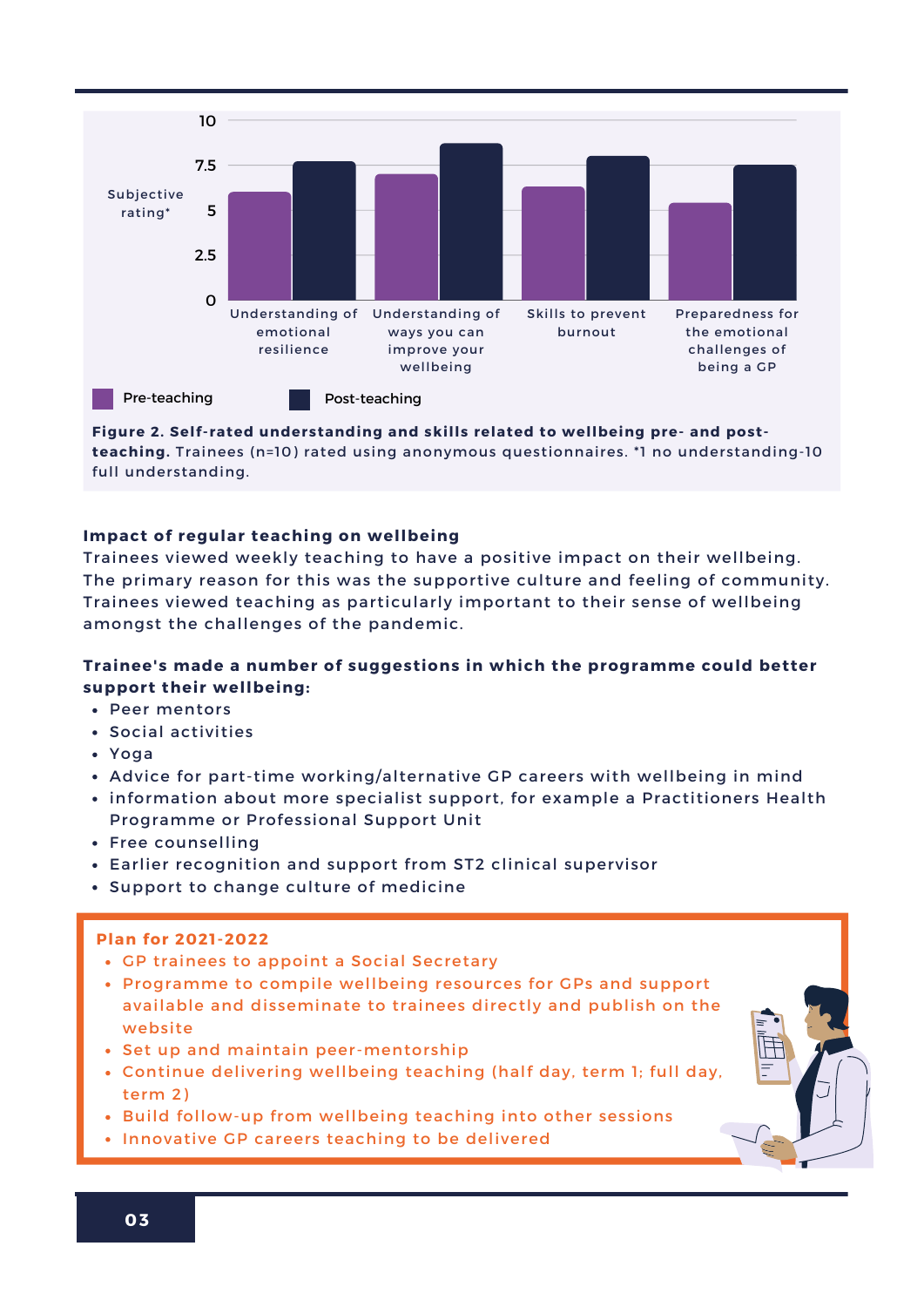## **2** GP trainees have knowledge and skills for working in areas of deprivation

#### **Teaching**

Teaching was delivered across a range of topics from the core RCGP curriculum with a focus on presentations common to general practice in deprived areas. One trainee emphasised there was a good balance between deprivation-focused and more generalised medicine. Trainees viewed the teaching sessions as a 'safe space' with a 'friendly and fun atmosphere' in which diversity was celebrated and everyone was encouraged to speak openly. Trainees valued teaching delivered by GPs, allied health professionals and expert patients and the majority of teaching topics were highlighted as particularly useful:

- Nutrition on a budget
- Campaigning and advocacy
- Substance misuse
- Dermatology
- Homelessness
- Musculoskeletal
- Women's health
- Dealing with uncertainty
- Psychological medicine
- Smoking cessation
- Contraception

Reasons for the psychological medicine teaching being particularly helpful was an increased confidence working with complex patients, formulations and therapeutic approaches. One trainee described the teaching as 'fantastic and energising'. Trainees were particularly grateful that face-to-face teaching had continued throughout the 'chaotic, uncertain covid world'. Trainees expressed that the teaching was inspirational, motivated them towards social change and that they experienced a 'collective sense of purpose' and 'genuine feeling of action around improving inequality'.

Trainee's suggestions for teaching in December 2020 guided the programme for the Spring 2021 term. Trainees also suggested they would benefit from peer mentors, which have been allocated from August 2021. Suggestions for future teaching are as follows:

- More psychological medicine
- Neurology presentations in general practice e.g. headaches
- GP careers and opportunities for post-CCT portfolio career
- Polypharmacy
- Gynaecology/genitourinary medicine
- Getting the practice active
- Consultation skills, role play of difficult consultations
- Eating disorders
- AKT preparations
- Keeping up to date with medical news/academic research
- Supporting transgender patients
- Health literacy
- Fit notes/employment law
- Palliative care in Primary Care
- Traveller communities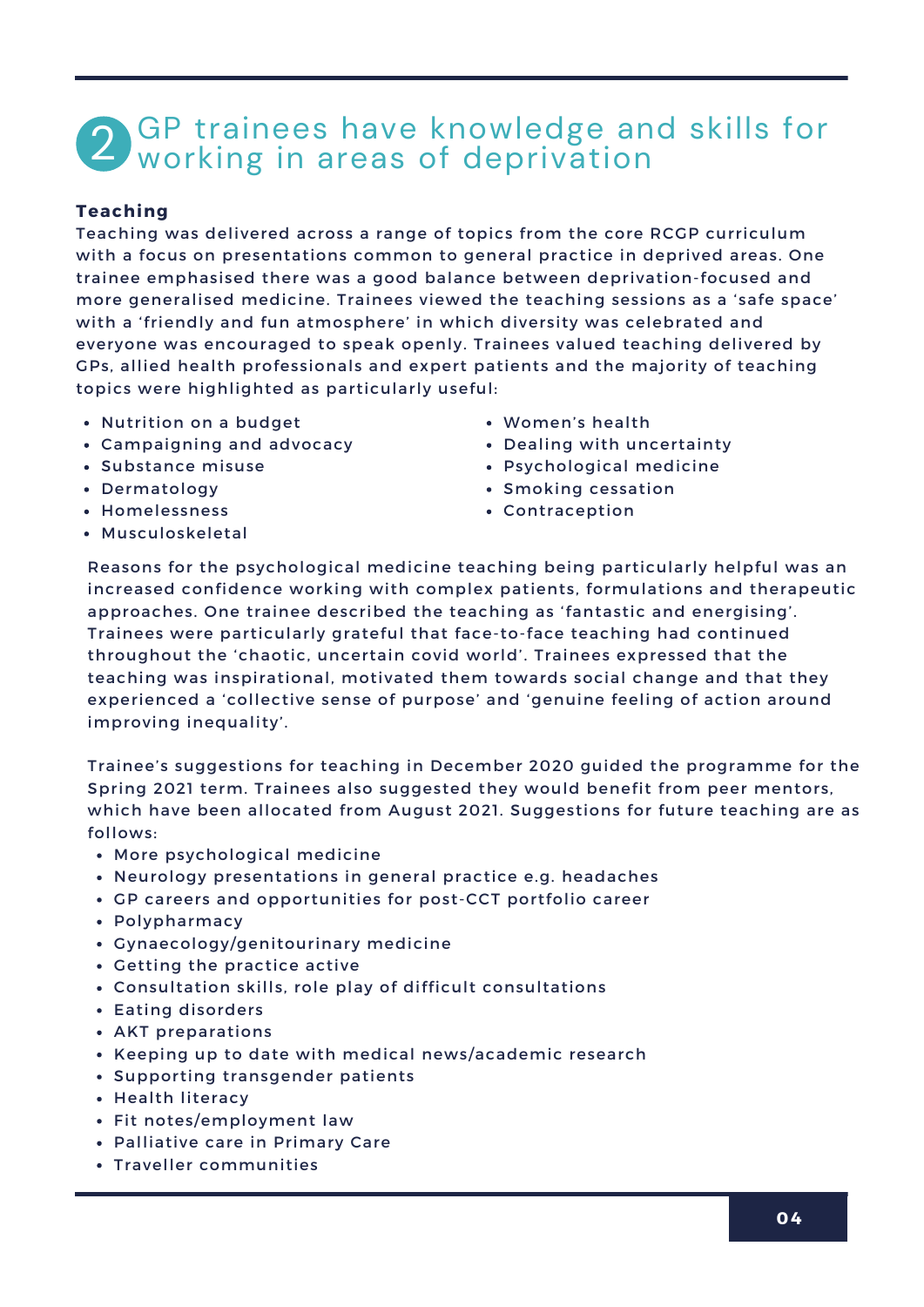#### **Placements**

n their first year, traine<br>iynaecology or Paediat<br>iP and a 6-month rotat In their first year, trainees did one Urgent Care post and either Obstetrics & Gynaecology or Paediatrics. In the second year, trainees shared their time between GP and a 6-month rotation in a GP+ post relevant to working in an area of deprivation. All trainees did one GP+ post in an area of psychological medicine compared to approximately a third of trainees on other training programmes in Greater Manchester. Trainee's final year is spent in a GP practice in a deprived area. To what extent trainees enjoyed their placements is shown in Fig.3A, B and C.

**Urgent Care -** Trainees enjoyed and learnt most from exposure to a variety of emergency, ambulatory and community medicine. Experience with emergency and ambulatory medicine prepared trainees to make swift decisions about how problems should be managed with particular relevance of minor injuries and musculoskeletal complaints to being a GP. Experience with community teams helped trainees to learn the range of services available and referral pathways from primary care. One trainee viewed the Clinical Assessment Unit as least relevant to GP. Some trainees felt the community experience could be more structured and it was suggested that Out of Hours experience could be integrated into the post. Trainees on the Urgent Care post from Feb-Aug 21 reported more negatively than trainees in the year preceding. One trainee described being regularly moved to the Urgent Care Centre to cover rota gaps where there was poor support from senior staff and lots of pressure from management. Trainees thought the post prepared them for working in deprivation, describing how presentations were related to the conditions of deprived areas.

**Paediatrics -** Trainees enjoyed being part of the supportive team and reported learning most from the observation and assessment area, in addition to newborn and infant physical examinations and the postnatal ward, all of which they felt prepared them for being a GP. Ideas given for the post to be developed included improving IT, more time in clinics for educational opportunities and a rota which allowed for all trainees to attend local teaching. Trainees described challenges on postnatal wards, including relationships with midwifes and being the first attender at deliveries. Trainees experienced a range of presentations influenced by deprivation including very unwell children with complex needs, safeguarding concerns, feeding issues and wheezing children.

**Obstetrics & Gynaecology -** Trainees learnt from both medical disciplines, with experience of gynaecology outpatient clinics, ward rounds, urgent care, in addition to obstetric triage and specialist clinics. Trainees enjoyed many aspects of the post including building confidence with examinations, taking referrals from the emergency department, postnatal reviews, working with midwifery and medical teams, assisting C-sections, and the general working environment. Trainees suggested the strengths of the placements were rotas adapted to their development, lots of independent working, the supportive team, high medical complexity, continuity of care and supervision and speciality teaching targeted at GPs. Trainees' confidence improved on clinic prioritisation, common problems during pregnancy, safe prescribing in the perinatal period, women's health and a holistic approach. Trainees felt the post prepared them for being a GP and noted the usefulness of seeing which issues were referred by GPs.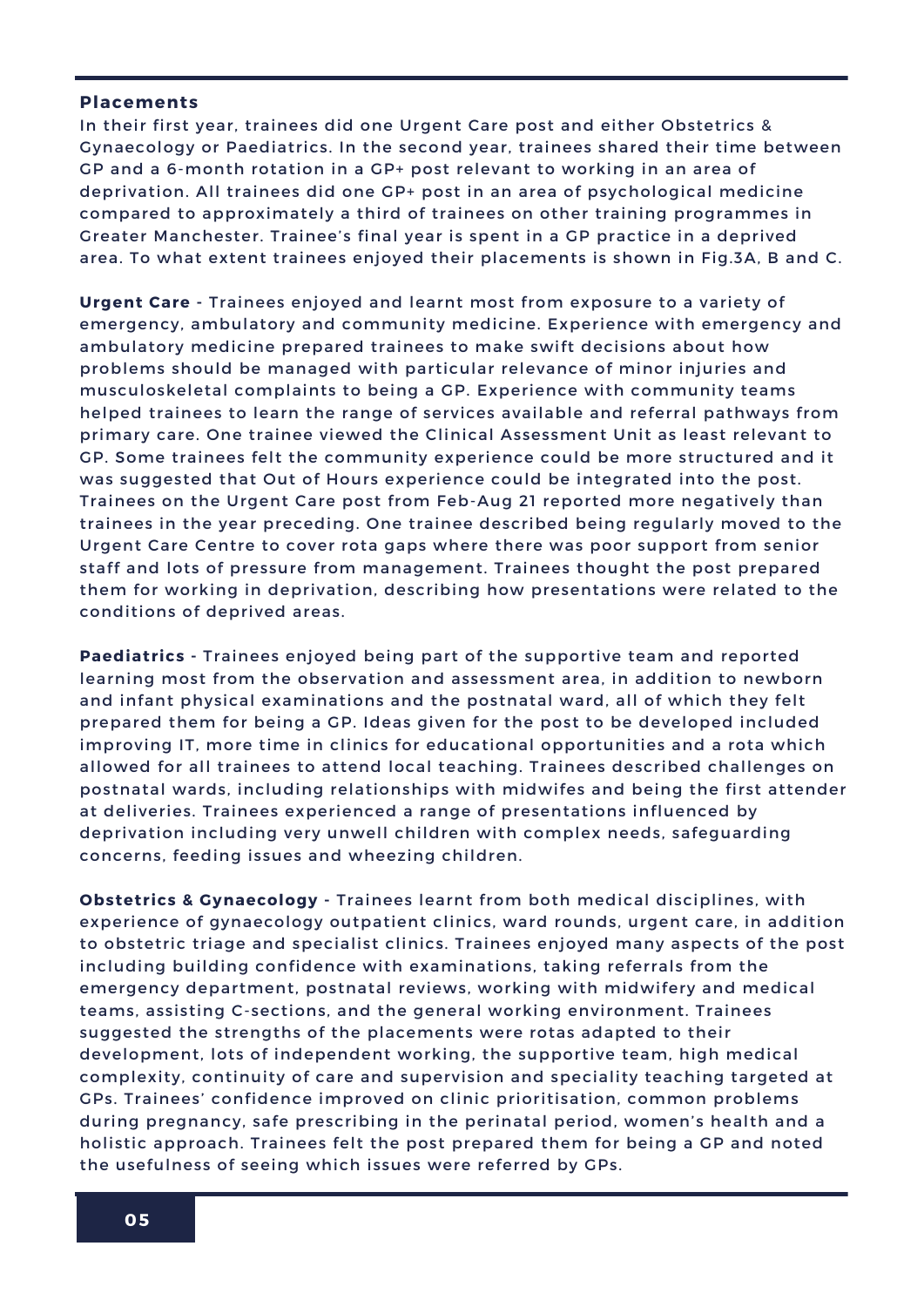trainees viewed the placement as too obstetrics-focused despite gynaecology<br>experience, in particular outpatient gynaecology, being much more relevant t Trainees mentioned a number of areas the placement could be developed. Some experience, in particular outpatient gynaecology, being much more relevant to GPs. This was exacerbated by the pandemic as clinics were cancelled or numbers of staff present limited. Trainees noted that at times support was poor particularly in triage and at night-time in gynae urgency; one trainee was the only doctor on obstetric triage during their first weekend on call. They viewed the consultant team as too large to build relationships and for continuity of teaching and reported having great difficulties getting in touch with their supervisors. A trainee also noted travelling between different sites during the day left little time for a break. Trainees suggested that the entire placement prepared them for working in areas of deprivation, in particular 'frequently dealing with people from minority groups with health disadvantages and multiple comorbidities in pregnancy'.



**Figure 3A. Enjoyment of ST1 placements.** Trainees gave feedback by questionnaire following placements in urgent care (Feb 20-Aug 20, n=1; Aug 20-Feb 21, n=3; Feb 21-Aug 21, n=2), paediatrics (Feb 20-Aug 20, n=1; Aug 20-Feb 21, n=2; Feb 21-Aug 21, n=2) and obstetrics & gynaecology (Feb 20-Aug 20, n=2; Aug 20-Feb 21, n=2; Feb 21-Aug 21, n=2).

**GP+ Substance Misuse -** Substance misuse posts are delivered by Turning Point. One trainee learnt most from a variety of different experiences including review clinics, new starter clinics, complex case meetings, Hepatitis Clinics whilst others learnt most from discussions with their team, including recovery key workers and their clinical supervisor. Trainees enjoyed their own review clinics, learning about the lives of patients and working with key workers to support complex patients to get the healthcare they need. Trainees valued the exposure to managing patients with substance misuse problems, the supportive environment, team working to deliver psychosocial interventions and the opportunity to work both independently and outside the NHS. One trainee described a strength of the placement as 'working with people that care passionately about the outcomes of their clients/patients' as opposed to process. Aspects of the placement which trainees thought prepared them for being a GP included review clinics, opiate substitution prescribing and working with patients to negotiate treatment plans.

A trainee who completed the placement Feb-Aug 20 felt the induction could be developed but a trainee in Aug 20-Feb 21 felt it was a strength of the placement. It was suggested that more structured supervision and observations of consultations could be offered but not all trainees felt they would benefit from them. One trainee who completed the post in the pandemic felt they missed out on the experience of Hepatitis Clinics. Trainees reported very few difficulties with their placement,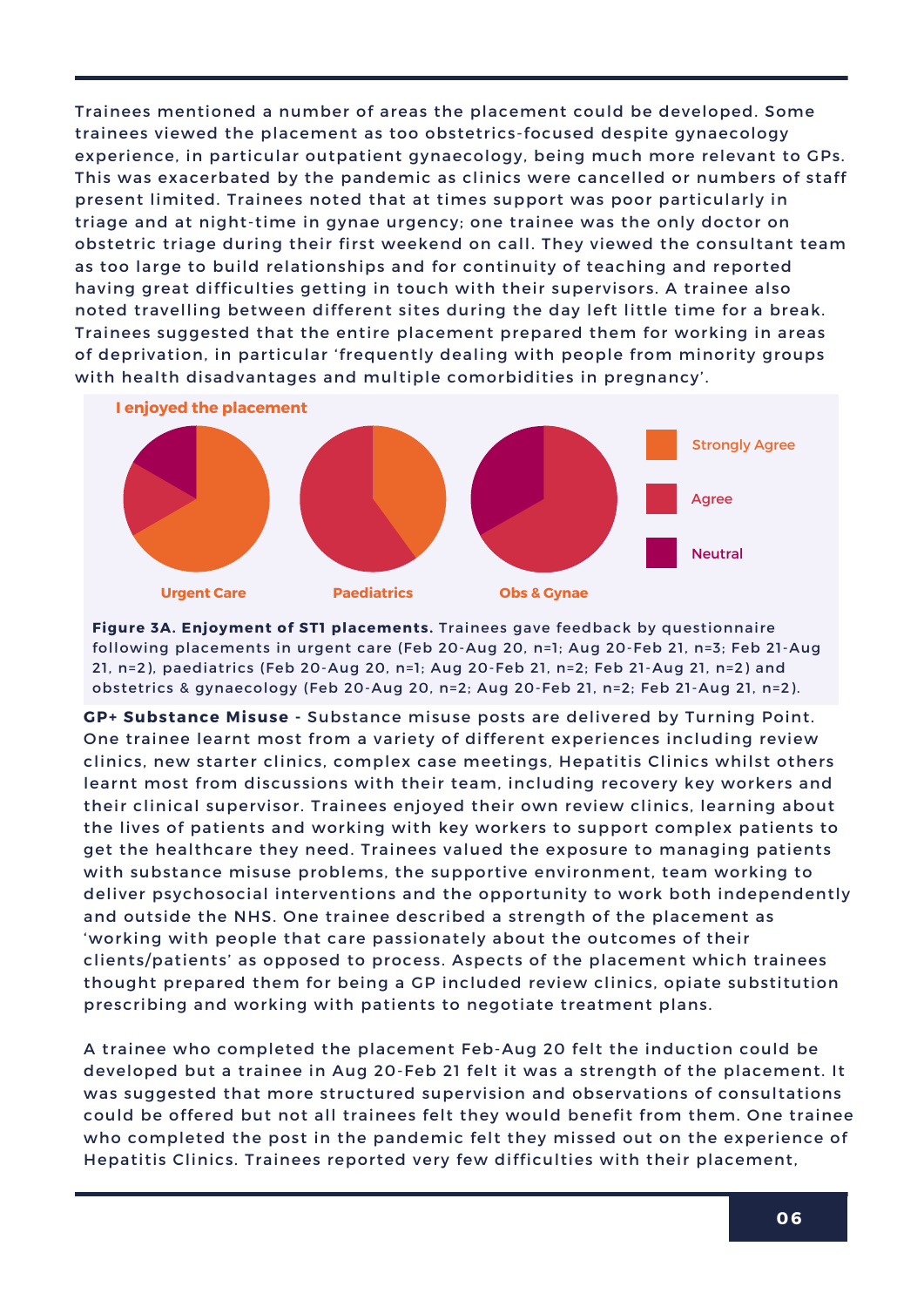amee described the m<br>ith self-destructive bel<br>ncountered had had ne although one struggled to adapt to working in a non-NHS setting initially. One trainee described the importance of learning to be compassionate towards patients with self-destructive behaviour, particularly because many of the patients they encountered had had negative experiences with doctors. They felt that understanding this behaviour in the context of social issues, such as homelessness, abuse and poverty was crucial to prepare them for working in deprivation.

**GP+ Secure Environments -** The Secure Environments GP+ post, delivered by Spectrum Community Health CIC in a women's prison, was described as a 'learning experience' particularly working in multidisciplinary, substance misuse and mental health teams, responding to emergencies and having their own clinics. Of the two trainees on the post, one trainee enjoyed it more than the other, in particular the welcoming healthcare team, antenatal cases, attending prison meetings and having their own regular patients. They described many aspects of the placement that prepared them for being a GP including clinics, prescribing and understanding the lives of prisoners. The other trainee described difficulties with their placement in relation to supervision; their supervisor was off site and therefore did not work closely with them causing issues with their examination. The trainee felt it would be much more suitable for their supervisor to be someone working within the prison. One trainee noted that she had learnt that prison medicine did not suit her, whereas the other 'would feel happy to go and work in a prison as a GP'.

**GP+ Psychological Medicine -** Trainees learnt about supporting patients with complex health problems using a holistic and biopsychosocial approach, using techniques such as formulation and Cognitive Behavioural Therapy (CBT). Trainees valued being part of a welcoming, friendly team with excellent support and supervision and working with a diverse range of interesting, and at times, challenging patients. Aspects of the placement which trainees thought prepared them for being a GP included managing patients with functional disorders, treating anxiety and depression, service development and CBT training. Trainees valued the flexibility of the placement and gave just two areas to be developed: earlier exposure to formulation and receiving a laptop earlier in the post. The post was viewed as relevant to working in deprivation because of the exposure to patients from many different backgrounds.



**Figure 3B. Enjoyment of ST2 placements.** Trainees gave feedback by questionnaire following placements in substance misuse (Feb 20-Aug 20, n=1; Aug 20-Feb 21, n=1; Feb 21-Aug 21, n=1), secure environments (Aug 20-Feb 21, n=1; Feb 21-Aug 21, n=1) and psychological medicine (Aug 20-Feb 21, n=2; Feb 21-Aug 21, n=2).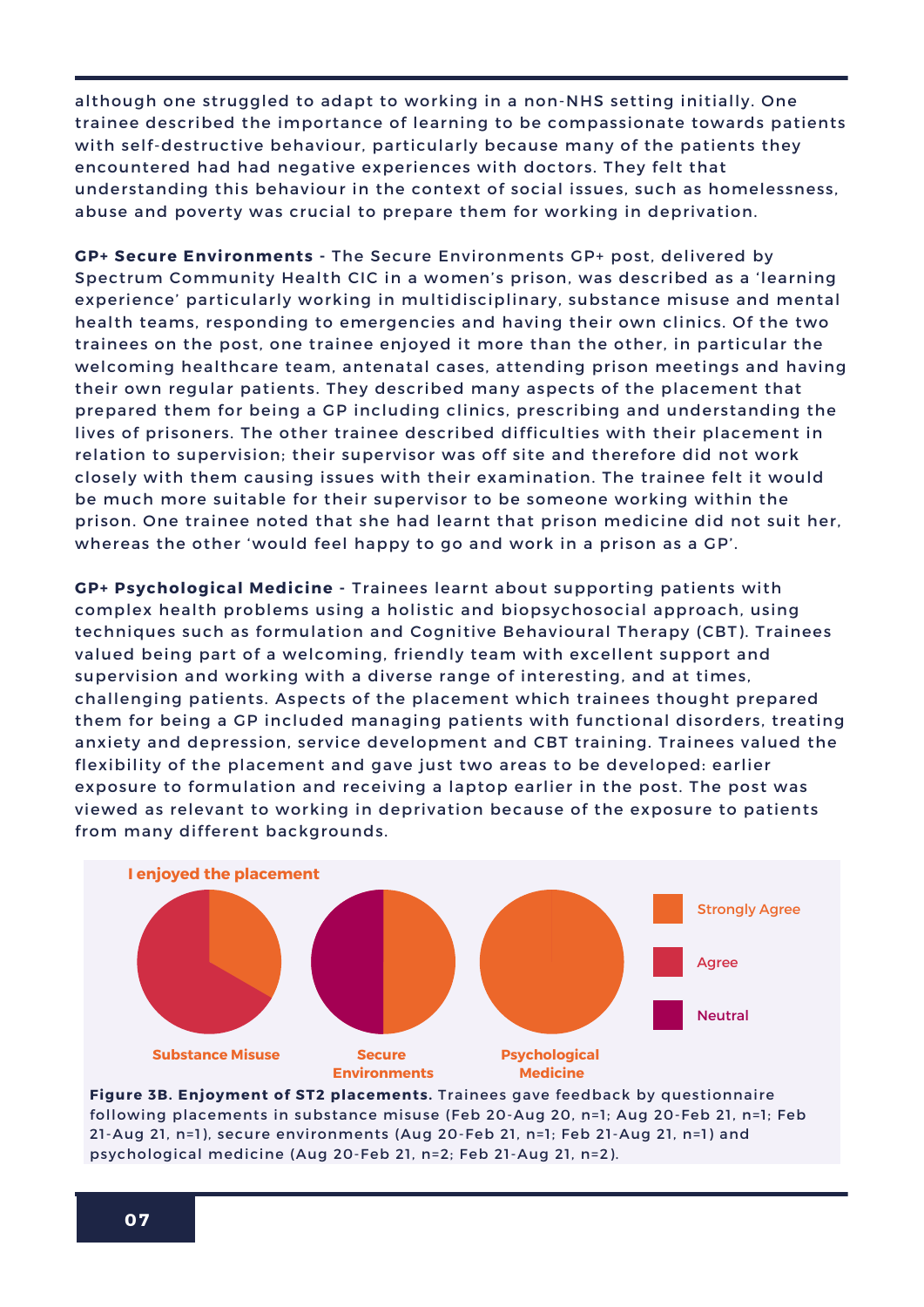**General Practice -** Trainees described learning from seeing patients, clinical sessions and being part of the team, in addition to resilience in the workplace and South Asian culture. Trainees enjoyed a number of aspects of working as a GP including minor surgery and having their own patients. Posts were strengthened by supportive, multidisciplinary teams and diversity in the patient population. Difficulties trainees encountered included feeling isolated as the only trainee in a small GP surgery, having too many clinical sessions than they felt was safe or appropriate and regularly finishing late. Trainees felt prepared for general practice in deprived areas and had developed skills to work with patients from different backgrounds, including using interpreters effectively.



#### **Confidence**

Fig. 4. overleaf shows trainees self-rated confidence of a number of topics related to delivering healthcare in areas of deprivation and their understanding of the health needs of marginalised groups. Trainees average confidence in all areas is greater after 2.5 years of training, than the baseline recorded prior to training, with variation in the years in between. The data shows that areas in which confidence or understanding needed most improvement included family homelessness, the UK benefits system and the health needs of Gypsy and Traveller communities. Trainees were most confident providing care to patients with complex multi-morbidity and polypharmacy and understanding the health needs of people from ethnic minorities.

- Feedback disseminated to placement leads and support given to implement changes
- Take trainee's teaching suggestions and areas of confidence on board, in particular palliative care, health needs of Gypsy/Traveller communities and GP careers
- Work towards placement of two trainees in each GP practice

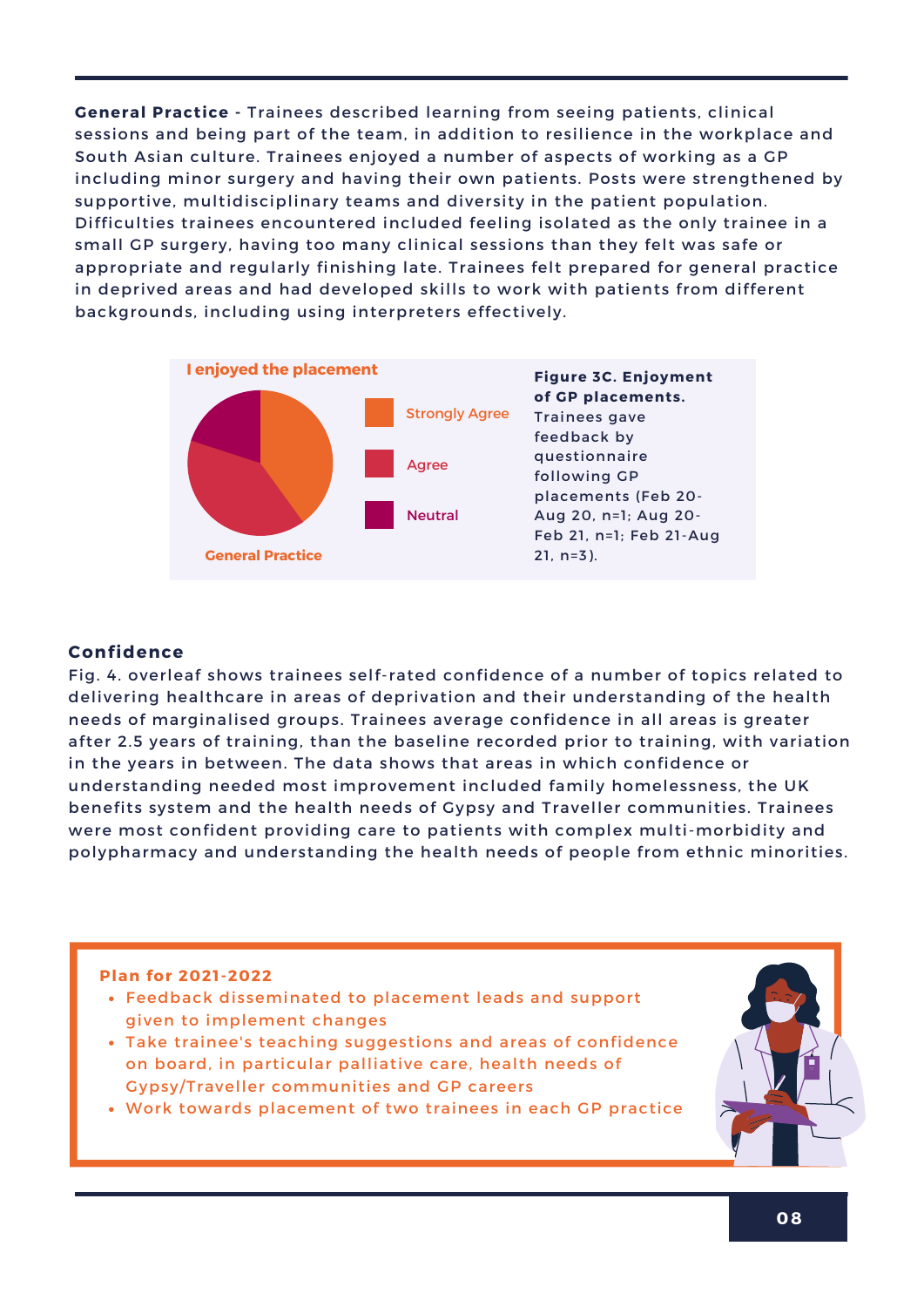

. Average confidence of topics relate  $\,$ ation medicine. Trainees (0, n=12; 0.5,  $\,$ 0 **Figure 4. Average confidence of topics related to deprivation medicine.** Trainees (0, n=12; 0.5, n=1; 1, n=9; 1.5, n=4; 2, n=3; 2.5, n=2) recorded responses by anonymous questionnaire in Summer 20 and 21. A) B) Trainees were asked 'if a patient presented to you with this condition/concern, rate your confidence in providing the appropriate care'. C) Trainees were asked to 'rate your confidence in the following areas'. D) E) Trainees were asked 'Rate your understanding of the health needs of people in the following marginalised groups'.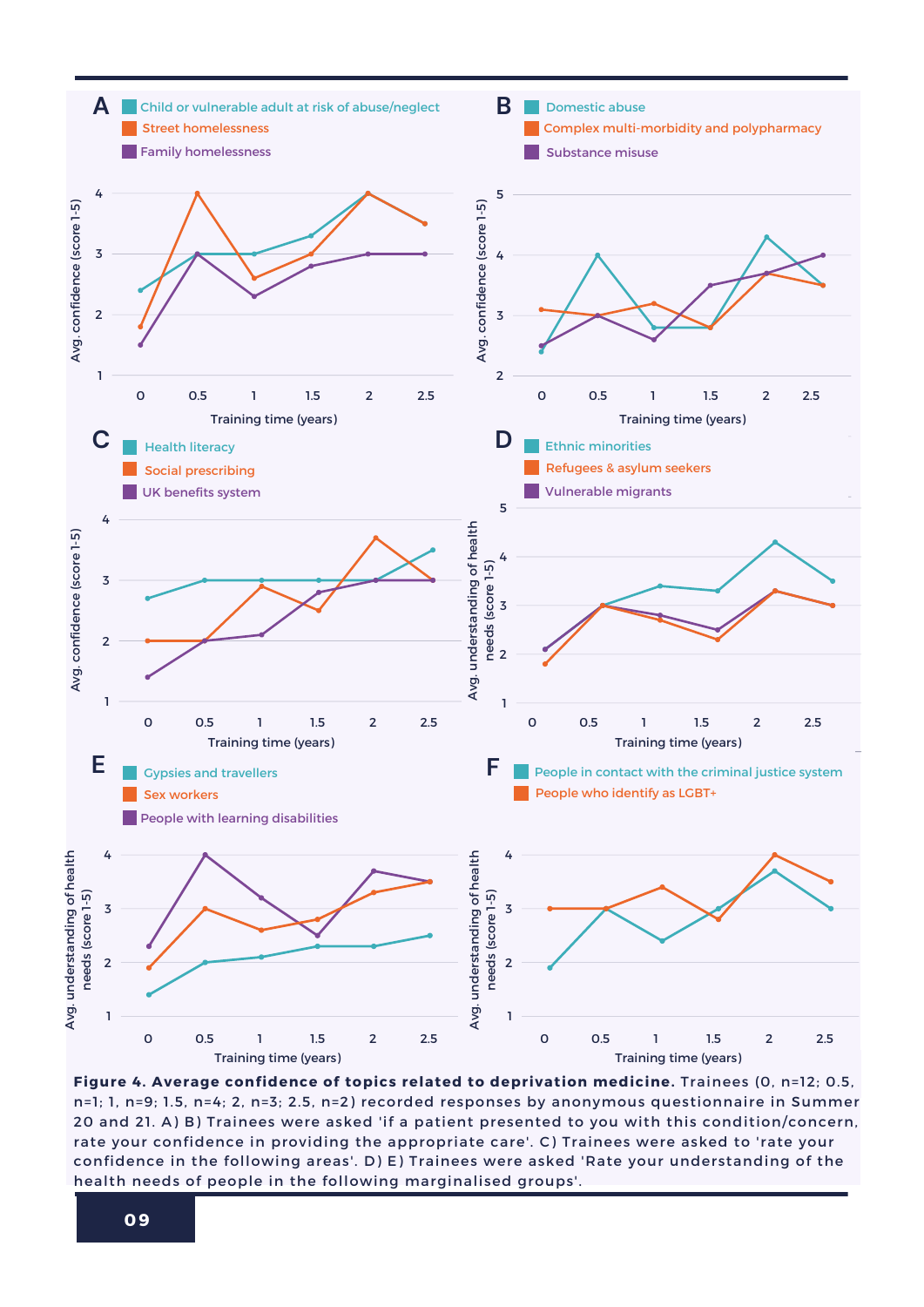## **3** GP trainees continue to work in areas of deprivation

No trainees have completed the three-year programme to monitor whether they continue to work in deprivation in the long term. However, 95% of trainees intend to work in an area of deprivation (see Fig.5 for breakdown). Trainees gave a number of reasons as to what makes working in deprivation desirable and undesirable. The work appealed to trainees because of its variety and the ability to work holistically, taking account of the social and psychological; however, they felt frustrated at the 'systematic limitations' which prevented their patients from receiving the best care. Working in deprivation was described as stressful, as patient distress took an emotional toll, but with this challenge came a strong sense of reward and satisfaction. One trainee, due to start the programme in August 21 described growing up in deprivation and viewed the programme as a way of giving back. Trainees described the medicine as challenging because of the complexity, comorbidity and limited resources but were proud that they were providing healthcare to those who needed it most and making a difference to people's lives.



**Figure 5. Work intentions.** Responses recorded from prospective trainees for Aug 21 (pre-training, n=7) and trainees (n=13) by anonymous survey in July 21.

#### **What makes working in an area of deprivation desirable?**

"I want to work with people that are often forgotten or ignored by society. I think that often the best healthcare is given to the wealthiest (and often healthiest) people and that's often because Drs don't want to work in areas of deprivation. I'm interested in health inequalities and how we can work against them to give everyone a chance of living a healthy life." – New starter, Summer 2020

"To fight against the system of injustice and try and minimise the impact deprivation has on health." – ST2, Summer 2021

- Support trainees to make informed choices about careers postqualification
- Monitor where trainees go on to work and whether they choose careers in deprivation in the long-term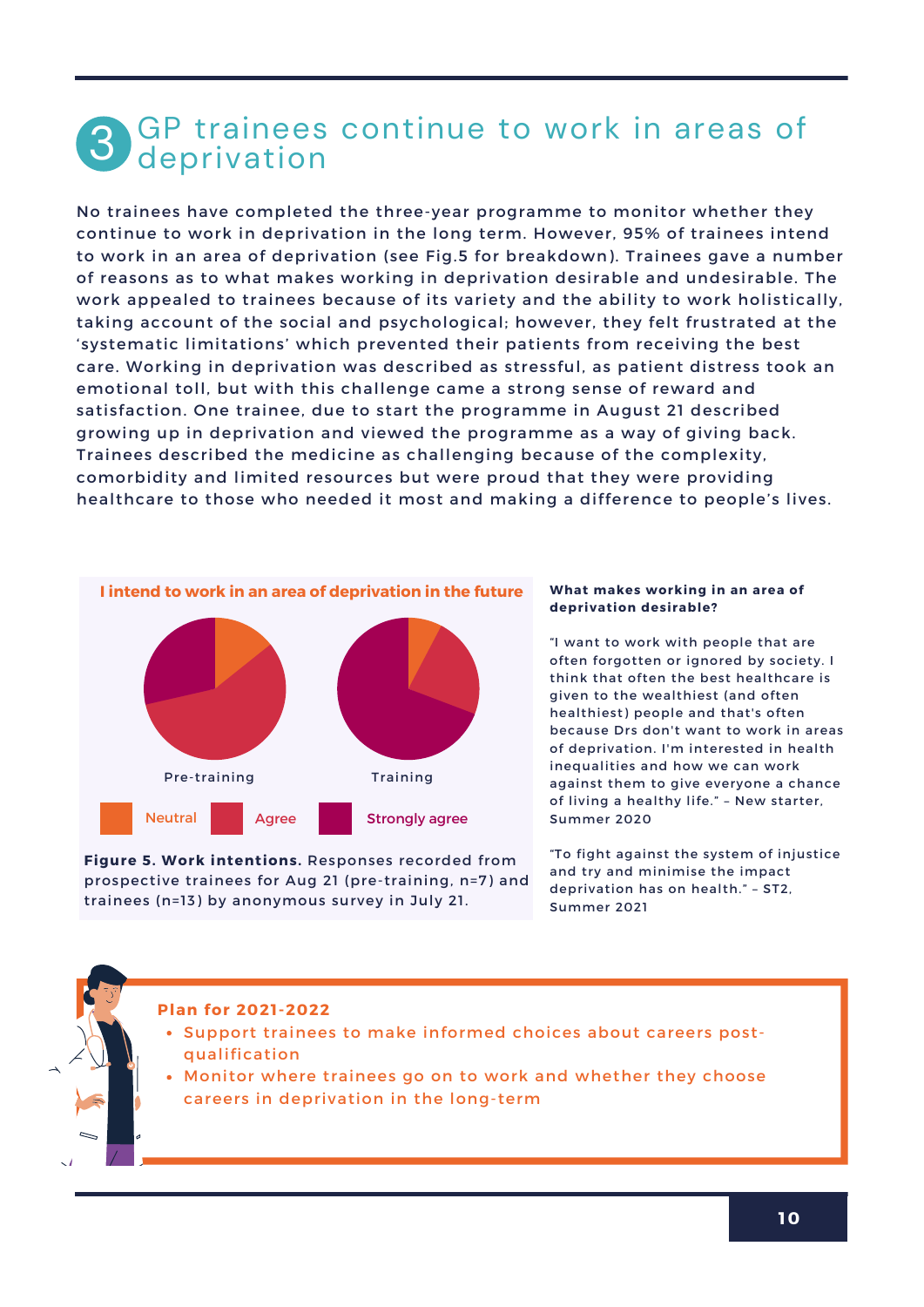## GPs care about reducing health<br>inequalities

All new starter and current trainees agreed with the statements 'I care about reducing health inequalities' (agree, 10%; strongly agree, 90%) and 'reducing health inequalities is part of the role of a GP' (agree, 25%; strongly agree, 75%). In addition to their work some trainees contributed to reducing health inequalities by volunteering for a homeless charity, advocacy and increasing their knowledge of the topic. Trainees felt they would have done more if it wasn't for the pandemic.

#### **Plan for 2021-2022**

Continue to support trainees personal and professional development



## **5** More GPs are training in deprived areas

To support this aim the programme must prove it is sustainable and reproducible. The programme has continued to expand, with seven new GP trainees joining in the last year and nine more arriving in August 21. Five new trainers have been recruited but a number of trainers due to become clinical supervisors changed their minds, which has meant four trainees are with supervisors from other programmes, some of which are in more affluent areas than planned. With the additional stressors of practicing in a deprived area, particularly in the pandemic, the programme may need a number of reserve supervisors to be sustainable. Trainers who responded to an anonymous survey (n=2) viewed the role as 'time consuming' and that it took up 'brain space'. Despite this, trainers thought their own learning was stimulated by trainees, patients benefitted greatly and they found it enjoyable and rewarding. The training courses and support from the programme was described as excellent but one trainer had difficulty negotiating tutorial time with their practice. Suggested improvements included CPD grants which could pay for time, not just resources and tighter chairing of trainers meetings.

#### "Everyone who can become a trainer should do!" - GP trainer

Innovative GP+ posts in secure environments and mental health are being duplicated elsewhere. The programme is also supporting the development of a generalist Internal Medicine Training programme, with focus on deprivation.

- **Build capacity in trainer team to be resilient to challenges of** practicing in deprivation and thus sustainable in the long-term
- Share learning with Health Education England and support replication of best practice
- Provide guidance to Turning Point should they wish to develop substance misuse posts nationally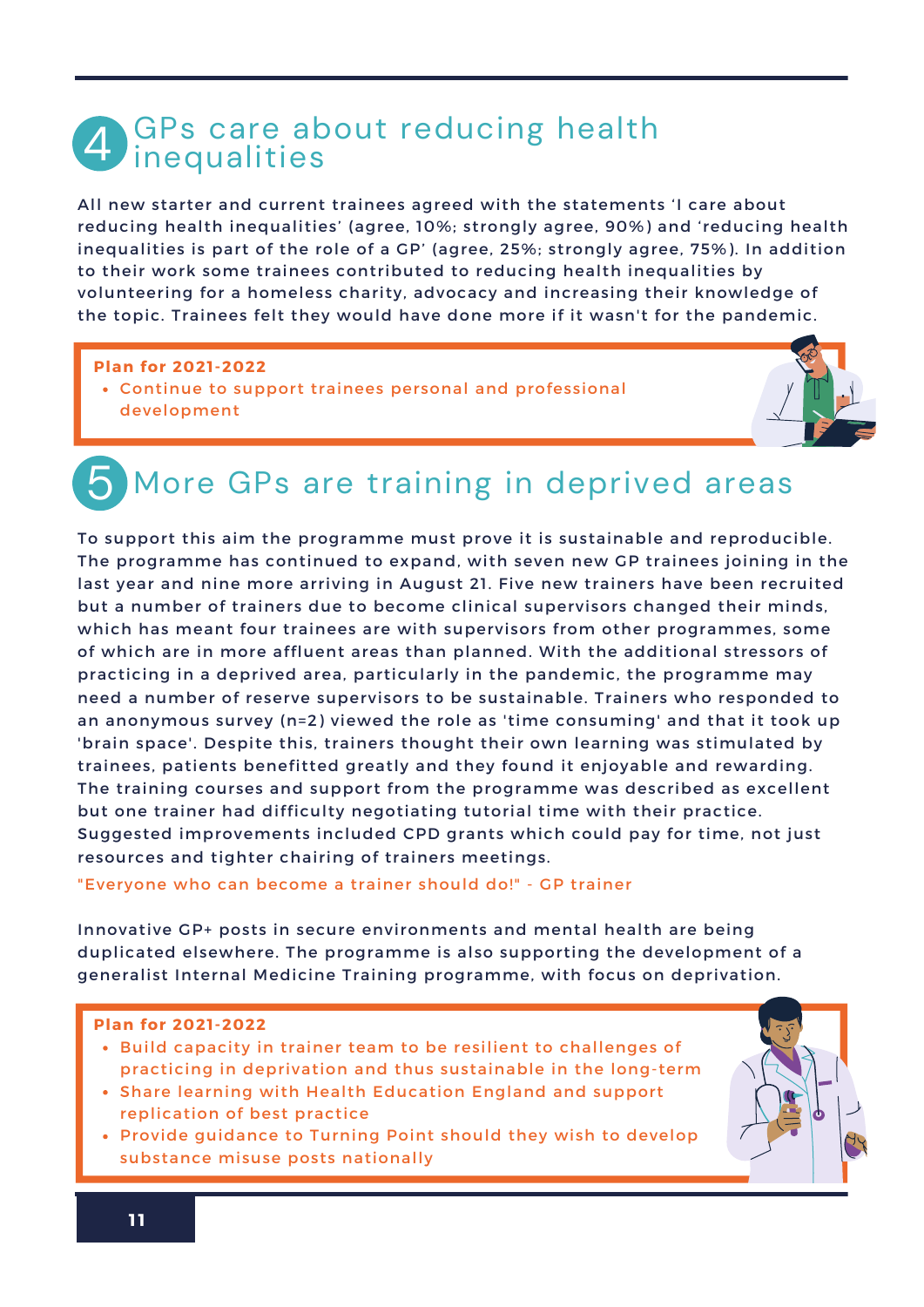### People who grow up in deprived areas **6** People who grow up in deprived areas<br>**6** have the opportunity to train as GPs in those areas

The socioeconomic backgrounds of trainees has not been considered in the evaluation; however, it is notable that one new starter reported growing up in deprivation as a driver to applying for the programme. In Aug 20-21 the programme did not take part in any activities to improve access to careers in medicine but did approach the Social Mobility Foundation to enquire about how trainees could contribute to this aim in the future.

#### **Plan for 2021-2022**

- Shared Health to develop medical careers support for local schools
- GP Trainees to contribute as application support/mentors in study leave (ST3) or quality improvement (ST2) time

## Conclusion

The Greater Manchester General Practice Speciality Programme has continued to develop to better support its aims to reduce health inequity. The programme has a number of plans over the next 12 months and beyond to improve which have been outlined throughout this report. Shared Health Foundation will continue to evaluate the programme, taking into consideration the views of trainees and trainers. We are very excited to see where our trainees go on to work and whether they continue to provide healthcare in areas of deprivation. As trainees qualify we will be able to understand whether the programmes is a successful tool to improve healthcare quality in areas of deprivation and whether similar programmes could be used to reduce the inverse care law.

## References

1) Tudor Hart J. (1971). 'THE INVERSE CARE LAW', *The Lancet,* 297(7696), 406.

2) Gershlick B, Fisher R. (2019). *A worrying cycle of pressure for GPs in deprived areas,* The Health Foundation. Available at: https://www.health.org.uk/news-and-comment/blogs/aworrying-cycle-of-pressure-for-gps-in-deprived-areas

3) Russell M, Lough M. (2010). Deprived areas: deprived of training? British Journal of General Practice, 60(580), 846.

4) New Economics Foundation (2011), *Five ways to wellbeing: new applications, new ways of thinking.* Available at: https://neweconomics.org/2011/07/five-ways-well-newapplications-new-ways-thinking